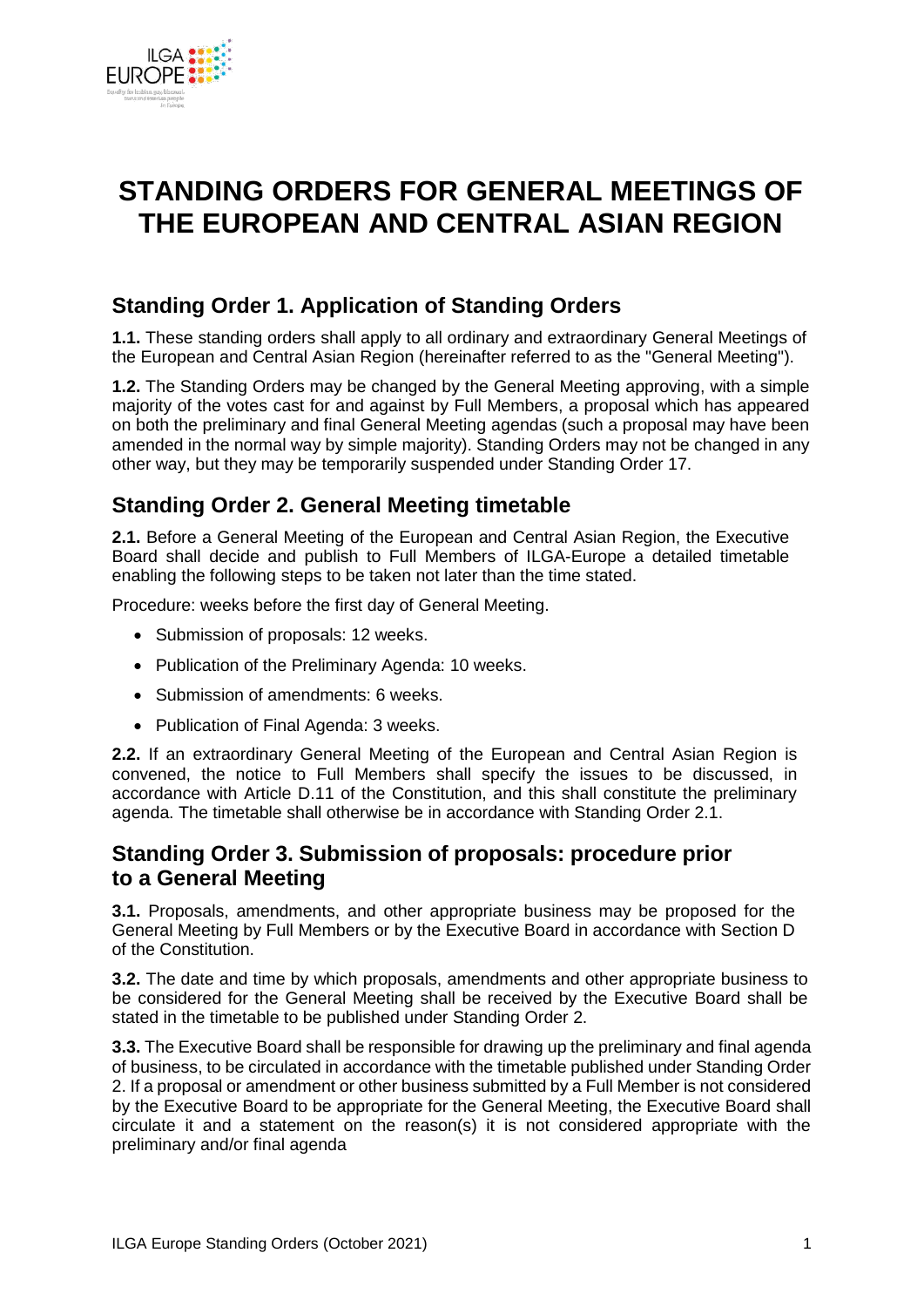

**3.4.** The Executive Board shall be responsible, in conjunction with the host organisation, for ensuring that the initial General Meeting programme includes appropriate workshops to allow the consideration of all proposals included on the agenda and for the sharing of skills and information to assist the development of ILGA-Europe, in accordance with the provisions of Standing Order 5.

# **Standing Order 4. Chairing Pool**

**4.1.** A Chairing Pool shall be formed for each General Meeting to assist in the running of business. It shall be accountable to the General Meeting.

**4.2.** The Chairing Pool shall consist of four members and 50 % of the places shall be held by women. The Chairing Pool shall be selected by the Executive Board, subject to approval by the General Meeting. The overall composition of the Chairing Pool shall reflect the diversity of membership within the region and all members shall be members of Full Member organisation in the region. The Executive Board shall select the Chairing Pool in due time before the General Meeting and the Chairing pool shall be involved in the planning of the General Meeting.

**4.3.** The functions of the Chairing Pool, subject to these Standing Orders, shall be to:

**4.3.1.** ensure that the Constitution and these Standing Orders (relating to the business of the General Meeting in session) are observed, and notify the Presiding General Meeting Chair of any violation that may be brought to the Chairing Pool's notice;

**4.3.2.** decide the order in which proposals, workshop recommendations and other agenda items shall be dealt with at each of the plenary sessions (the "order of business"), subject to the approval of General Meeting;

**4.3.3.** select at least two of its members to chair each of the plenary sessions;

**4.3.4.** co-ordinate the conduct of elections held during the General Meeting;

**4.3.5.** carry out such other tasks as may be necessary to give effect to these Standing Orders.

**4.4.** Any decisions of the Chairing Pool which are to be reported to the General Meeting shall be announced by a representative of the Chairing Pool and shall be subject to approval by the General Meeting.

# **Standing Order 5. Workshops**

**5.1.** The main discussion on the proposals and amendments on the agenda shall take place in workshops designated for that purpose.

**5.2.** Such workshops on proposals shall be chaired by a person or persons, acceptable to the workshop, whose function will be to ensure the smooth running of the workshop, the appointment of a minute-taker, and the recording of any recommendations.

**5.3.** The main functions of workshops on proposals will be to consider the relevant proposals and related amendments (as published in the agenda or otherwise referred to the workshop for consideration) and to make recommendations on them to a plenary session.

**5.4.** Such workshops may recommend the approval or rejection of a proposal and/or amendment, or may recommend adoption subject to specified changes. Recommendations will be agreed by consensus but if this is not possible, then any recommendations must be approved by a simple majority of votes cast for and against by Full Members in the workshop entitled to vote.

**5.5.** The minute taker should ensure that the report of the workshop is available for circulation within 24 hours of the workshop.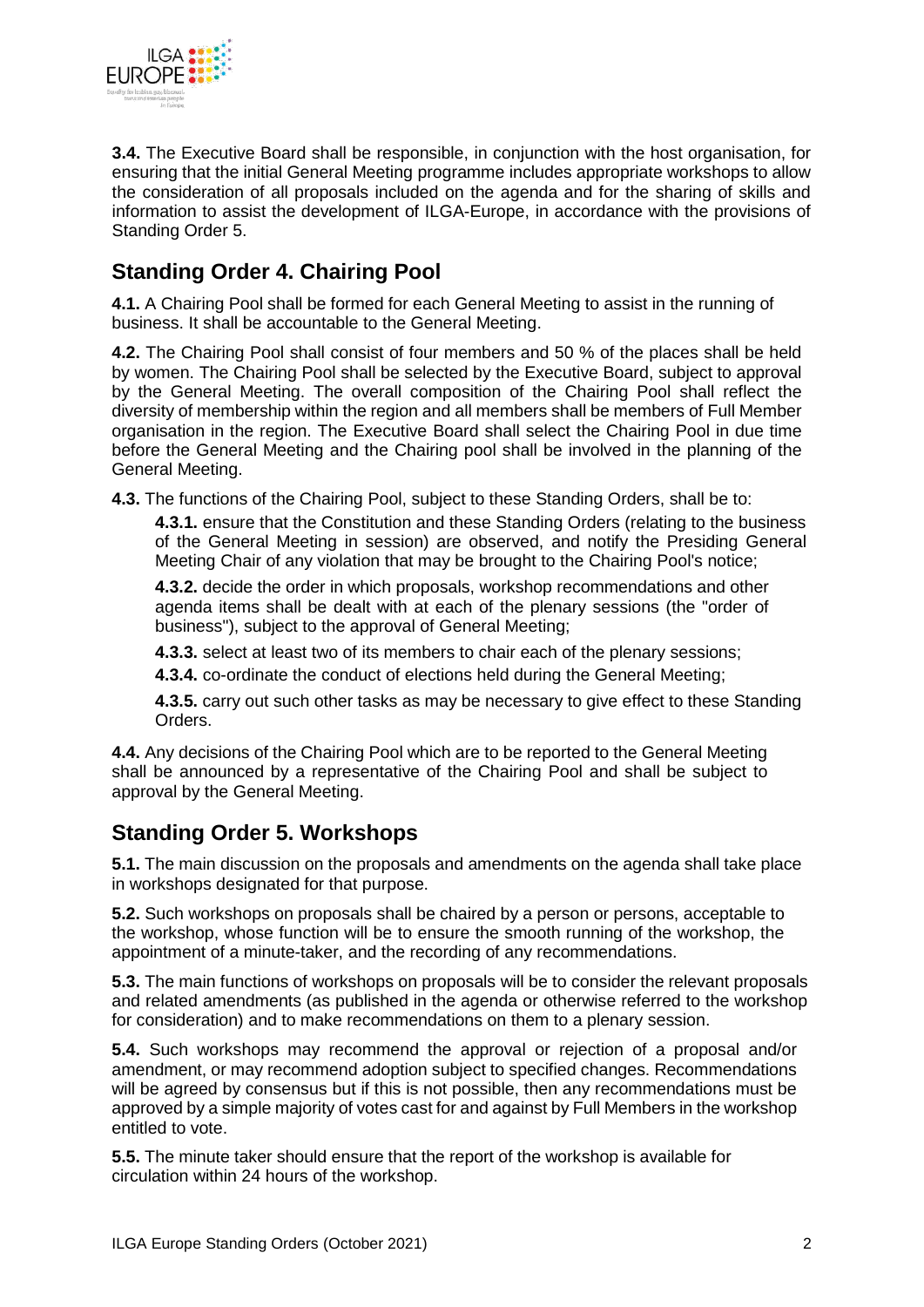

**5.6.** Skill-sharing and information workshops directly related to the work and development of ILGA-Europe may be held besides the General Meeting. These workshops may make a report to the General Meeting for information, but may not submit recommendations directly to a plenary session.

**5.7.** Any other workshops or meetings which take place besides the General Meeting may similarly make a report to the General Meeting for information, but may not submit recommendations directly to a plenary session, except for caucus meetings held under Standing Order 6.

# **Standing Order 6. Caucus meetings**

**6.1.** Any collective body may meet together to discuss any subject of mutual interest, subject to the provisions of the Constitution. Such a meeting shall be called a caucus meeting.

**6.2.** A caucus may itself define any criteria for attendance at a caucus meeting, but shall give advance notice to the General Meeting of the meeting and of the proposed restrictions on participation, if it wishes to make any report to the General Meeting from the caucus meeting.

**6.3.** Subject to 6.2, a caucus meeting may make a report to a General Meeting plenary session, which may include recommendations on proposals on the agenda. However, if it wishes to recommend changes to any proposals on the agenda, any such recommendations shall initially be considered by the workshop on the proposal before being considered by the plenary.

### **Standing Order 7. Conduct of plenary sessions**

**7.1.** Decisions of the General Meeting are taken only by the General Meeting in plenary session

**7.2.** The "order of business" for each plenary session shall be determined in accordance with Standing Order 4.3.2.

**7.3.** Each plenary session shall be chaired at any one time by one of the two chairs appointed by the Chairing Pool, who shall be called the Presiding General Meeting Chair.

**7.4.** Each plenary session shall appoint a minute taker.

**7.5.** Any procedural matters or points of order raised shall be decided by the Presiding General Meeting Chair. The ruling of the Presiding General Meeting Chair shall be final.

**7.6.** The Presiding General Meeting Chair may at any time call attention to offensive language or any breach of order on the part of a General Meeting participant, and shall have the power to call any person to order who is causing a disturbance in the General Meeting. If that person rejects the Presiding General Meeting Chair's ruling, then the Chair may call for a vote to expel the person from the plenary. If the General Meeting agrees to expel the person from the plenary, that person shall leave the plenary hall for a period determined by the Presiding General Meeting Chair

**7.7.** The Presiding General Meeting Chair may at any time propose that General Meeting be adjourned to a specified time. The General Meeting shall immediately vote on whether or not the General Meeting should stand adjourned.

**7.8.** The plenary will seek to reach a consensus on issues. Votes on proposals, amendments, recommendations and reports will be in accordance with the provisions in the Constitution and the procedures in Standing Order 8.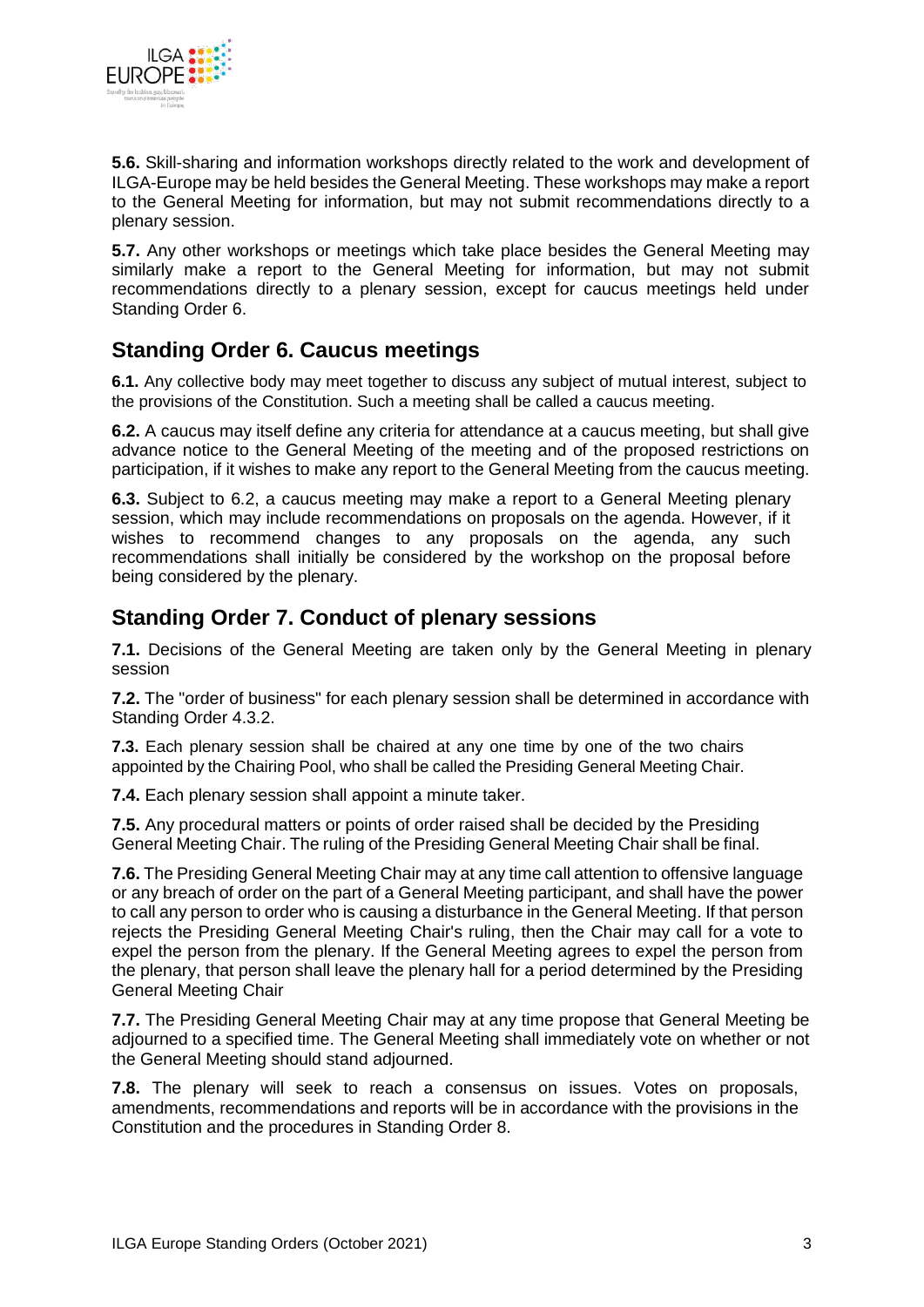

**7.9.** The Presiding General Meeting Chair may impose time limits on speakers in any debate and may determine, depending on the flow of discussion, the subject matter and the time available, the order and number of speakers. The Chair shall seek to ensure a balance of speakers for and against any proposal and shall determine, subject to the approval of the General Meeting, when the matter will be put to the vote.

# **Standing Order 8. Voting**

**8.1.** Each Full Member organisation shall have two votes.

**8.2.** ILGA-World shall be responsible for issuing the voting cards and ballot papers at the beginning of each General Meeting or administering the list of members who can access the electronic voting tool.

**8.3.** Except where otherwise stated, voting will be by show of voting cards and delegates must remain seated during the vote. The Presiding General Meeting Chair shall declare the result or shall call for a count. A count may also be called if, after the Presiding General Meeting Chair's declaration of a result, at least ten (10) delegates present indicate that they want a count.

**8.4** In case of a secret ballot as indicated in section D.10 of the Constitution, delegates will be issued with as many ballot papers as they have voting cards. The Chairing Pool will be responsible for overseeing the vote by secret ballot paper and the counting of votes.

**8.5.** In case of vote by electronic means in advance of the General Meeting or at the General Meeting, delegates will receive unique voting credentials to a dedicated email address. The Chairing Pool will be responsible for overseeing the vote, in particular that the electronic voting tool complies with the highest standards of transparency, digital security and privacy, and is adequate and accessible for the votes in different locations in the region. The procedure for electronic voting will be sent to Full Members in advance. Counting will be done automatically and results will be accessible on the electronic voting tool after votes are closed.

**8.6** A Full Member which is not represented at the General Meeting, unable to vote in advance of the General Meeting and which would otherwise be entitled to vote, may appoint a Full Member's delegate or participant attending the General Meeting to exercise by proxy the vote or votes to which the organisation is entitled. The absent Full Member organisation must submit the required Delegate and Proxy form in advance of the General Meeting to the Chairing Pool or via the proxy holder in order for the latter to receive proxy voting cards.

The Delegate and Proxy form must be completed by each member organisation in order to exercise their votes.

**8.7** No individual may carry more than four (4) proxy votes.

# **Standing Order 9. Counters**

If necessary, the General Meeting may appoint up to four (4) counters to assist the Chair in conducting any counting of votes. Counters will not be members of the Executive Board or the Chairing Pool.

### **Standing Order 10. Proposals from the General Meeting**

**10.1.** The General Meeting may only consider proposals or amendments which are not shown in the final agenda published under Standing Order 3 under the following rules.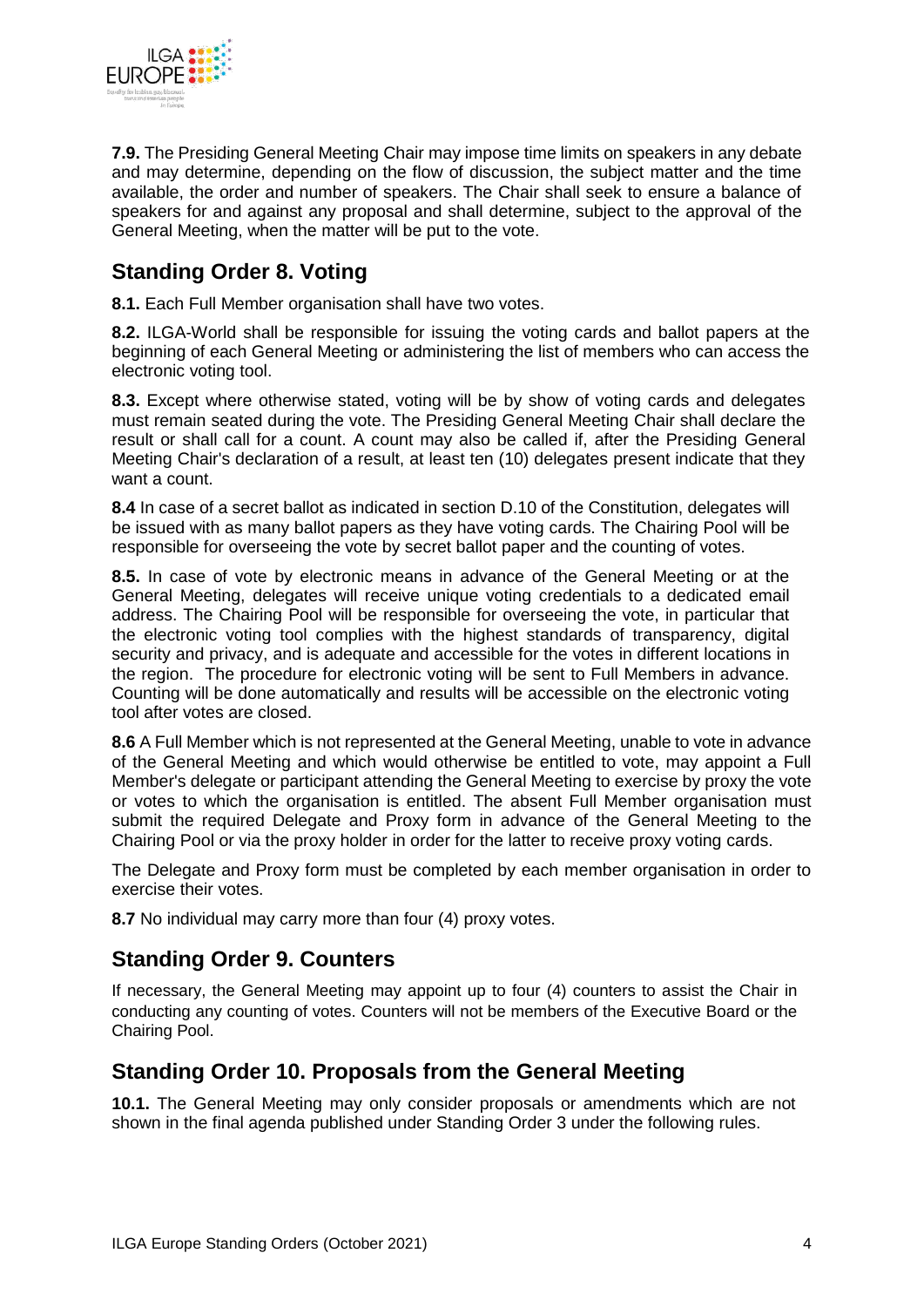

**10.2.** Full Members and the Executive Board may submit proposals or amendments on matters which have arisen since the relevant deadline for the receipt of proposals or amendments in the timetable published under Standing Order 2. Such "emergency" proposals/amendments may only be admitted to the agenda with the consent of the General Meeting, and will be considered by workshops in the same way as proposals/amendments on the final agenda, in accordance with Standing Order 5.

**10.3.** Workshops on proposals may, under Standing Order 5.4, recommend adoption of a proposal or amendment subject to specified changes.

# **Standing Order 11. Procedural motions**

**11.1.** The following procedural motions may be moved by a delegate at any time and without previous notice on the agenda:

- a) that the time limits for speakers be amended;
- b) "that the proposal be put to the vote";
- c) "that the chair be challenged".

(The Presiding General Meeting Chair shall stand down, and the other chair shall preside over the hearing of the challenge; the mover shall speak for no more than five minutes and the challenged General Meeting Chair shall then have the right to speak for no more than five minutes; the procedural motion shall then be put to the vote without further discussion. If the procedural motion is approved by the General Meeting then the challenged chair shall remain stood down and the remainder of the plenary shall be chaired by the other chair.)

### **Standing Order 12. Election of Executive Board**

**12.1.** Nominations for candidates for election to the Executive Board may be submitted by Full Members and the Executive Board in accordance with the Constitution. The deadline for the receipt of nominations shall be the same as the deadline for the submission of amendments and shall be included in the timetable published under Standing Order 2.

**12.2.** A list of all such nominations received shall be sent to Full Members with the final agenda.

**12.3.** The Chairing Pool will be responsible for overseeing the elections including the issuing of ballot papers and the counting of votes.

**12.4.** The composition of the Executive Board shall be as stated in Section E of the Constitution.

**12.5.** The election shall be conducted in one election round. Delegates will be issued with as many ballot papers as they have voting cards, and they may vote on each ballot paper for no more candidates than there are available seats.

**12.6.** Election of members of the Executive Board and substitutes requires at least 20 % of the votes present at the election. If the requirement implies that there are vacant places in the Executive Board, regarding Standing Order 12.4, a new election round among the non-elected candidates shall take place. If the requirement is not met, the places remain vacant.

**12.7.** Candidates will be ranked by the number of votes they have received and the vacancies on the Executive Board will be filled starting from the candidate with the highest number of votes until all vacancies are filled and the requirements specified under Standing Order 12.4 are met. In the event of a tied vote making it impossible to determine the result of the elections, then a further ballot will take place between the affected candidates as necessary.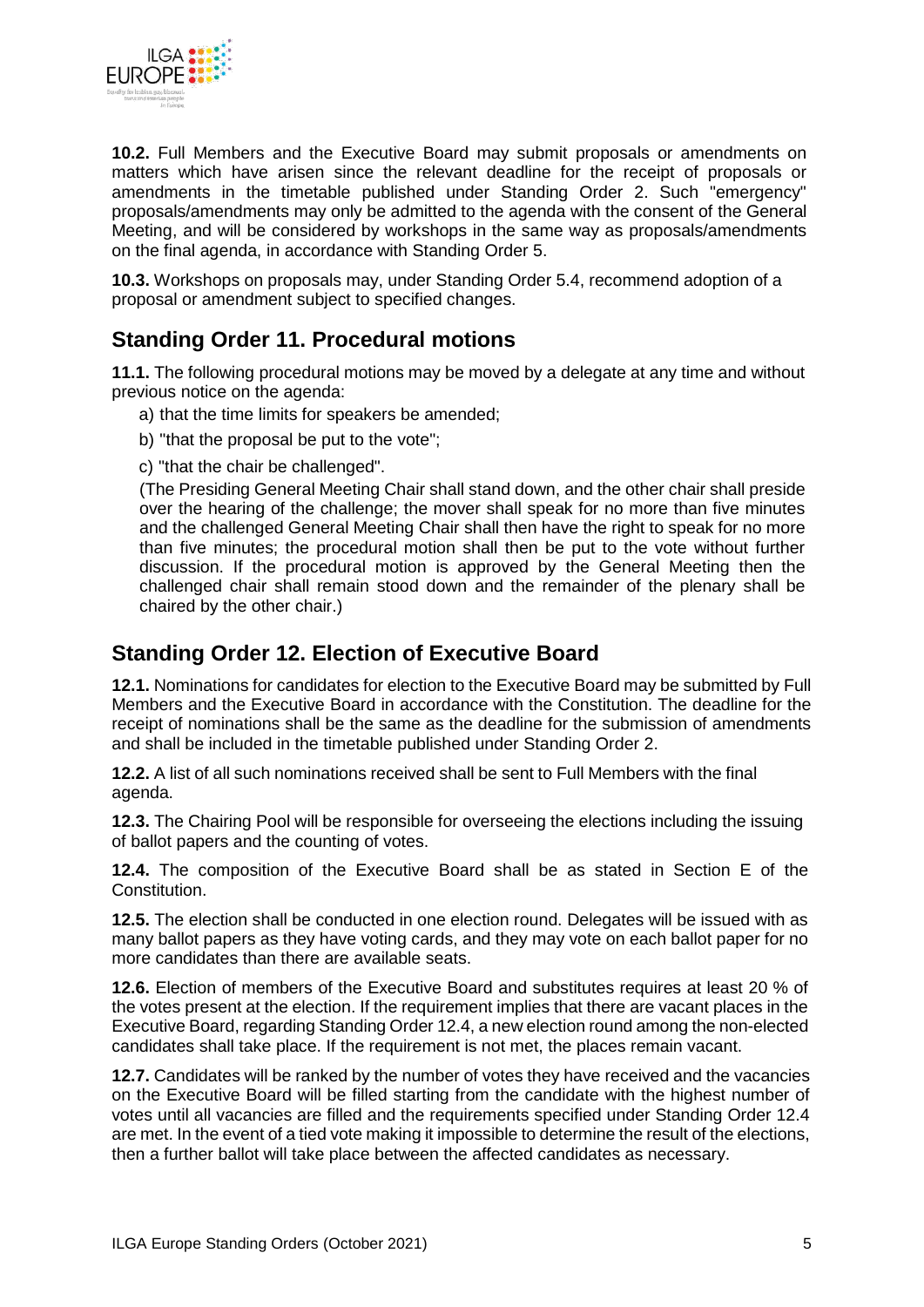

**12.8.** If by the published deadline the nominations received are equal to or less than the number of vacancies on the Executive Board, then further nominations may be made at the General Meeting by Full Members and the Executive Board. If by the published deadline the nominations received of candidates of one gender are equal to or less than the maximum number of vacancies on the Executive Board, then further nominations may be made at the General Meeting by Full Members and the Executive Board. The Chairing Pool will set the deadline for these further nominations before the time of elections.

**12.9.** The candidates who receive the following highest numbers of votes in the ballot shall become the reserve members for the seats on the Executive Board until the following Executive Board election. If an Executive Board member elected by the General Meeting resigns from the Executive Board or ceases to be eligible for Executive Board membership, then the Executive Board shall invite the reserve member with the highest number of votes to become a member until the next Executive Board election, unless this would breach the composition of the Executive Board as set out in Standing Order 12.4, in which case the Executive Board shall proceed to invite the next reserve member that allows for the requirements in Standing Order 12.4 to be met.

#### **12.10** *(NULL)*

#### **12.11** Board Internal Audit

The purpose of the Audit is to assist the ILGA-Europe Board in:

- a) ensuring the effective governance of the organisation and
- b) meeting the commitment to reflecting the diversity of the membership on the Executive Board, as outlined in Section E.1 of the Constitution

The Executive Board will undertake an annual assessment of the skills, knowledge, diversity and experience of the Executive Board members who will be remaining on the Executive Board following the next Executive Board election in order to identify any areas of underrepresentation of the diversity of the membership and any 'gaps' in the skills, knowledge and experience that are needed for the effective governance of the organisation

The Executive Board will then provide a report to the Full Members recommending the skills, knowledge, diversity and experience requirements that it believes should be sought in the forthcoming elections. This report will be circulated with the first mailing for the General Meeting and any call for candidates for elections to seats on the Executive Board.

The Executive Board may also make other recommendations to the Full Members regarding ways of seeking candidates with diverse backgrounds or experience amongst candidates for the Executive Board and/or the Regional Representatives and/or Committees on the ILGA World Executive Board.

#### **Standing Order 13. Election of Regional Representatives on the ILGA World Executive Board**

**13.1.** Nominations for candidates for election as ILGA-Europe's representatives on the ILGA World Executive Board may be submitted by Full Members and the Executive Board. Two nominations may be submitted by each Full Member and the Executive Board. The deadline for the receipt of nominations shall be the same as that for the submission of amendments and shall be included in the timetable published under Standing Order 2.

**13.2.** A list of such nominations received shall be sent to Full Members with the final agenda.

**13.3.** The Chairing Pool shall also oversee the election for these representatives.

**13.4.** Delegates will be issued with as many ballot papers as they have voting cards, and they may vote on each ballot paper for no more than two candidates*.*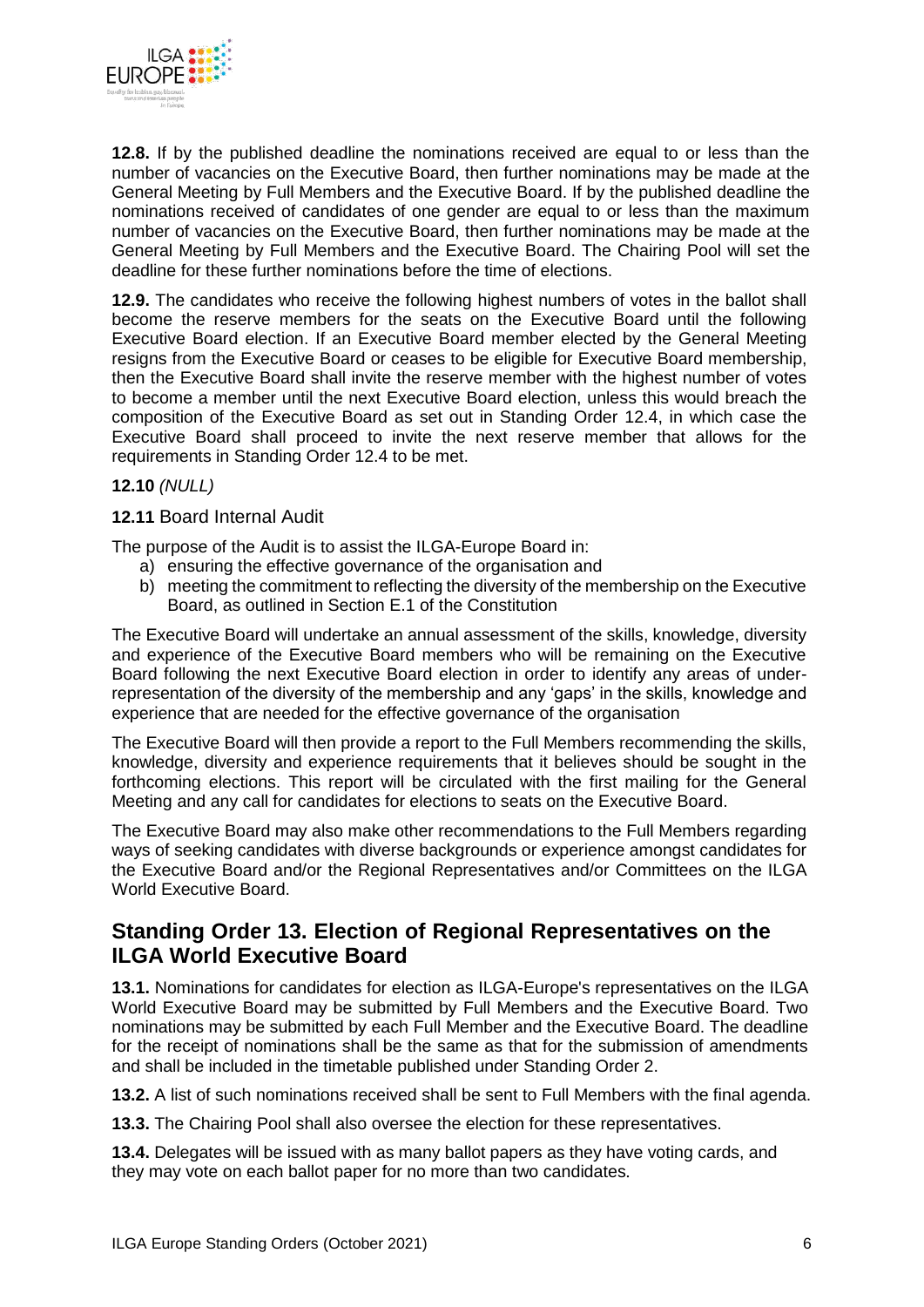

**13.5.** Election of Regional Representatives on the ILGA World Executive Board and substitutes requires at least 20 % of the votes present at the election. There will be one round of voting and the candidate identifying as woman with the highest number of votes will be deemed elected followed by the next candidate with the highest number of votes. If the requirement of at least 20 % of the votes present are not met, then the proceedings in Standing Order. 12.6 will be followed.

**13.6.** If less than three nominations are received by the published deadline for the two places, then nominations may be made at the General Meeting for the vacancy or vacancies by Full Members and the Executive Board. The election to the place or places will be conducted on a similar basis to that set out in Standing Order 13.5.

**13.7.** The non-elected candidate identifying as woman who receives the second highest number of votes in the election shall be the "reserve representative" together with the next non-elected candidate with the highest number of votes. In the event of the representative elected resigning or otherwise ceasing to be a member of the ILGA World Executive Board for any reason, the ILGA-Europe Executive Board shall invite the reserve representative to take up that place, respecting section G of the Constitution.

**13.8** The Executive Board shall keep the Regional Representatives on the ILGA World Executive Board regularly updated on the decisions and key discussions of the ILGA-Europe Executive Board. The Regional Representatives are expected to keep the ILGA-Europe Executive Board regularly updated on the decisions and key discussions of the ILGA World Executive Board.

## **Standing Order 14. Reports by Executive Board**

**14.1.** After the opening of the General Meeting's first plenary session, the Executive Board shall present its report for the previous year. The Executive Board's report shall be circulated to Full Members prior to the General Meeting.

**14.2.** If the Executive Board presents a report to General Meeting, which contains proposals or recommendations requiring the approval of General Meeting, the Executive Board shall submit the proposals or recommendations as ordinary proposals or recommendations seeking such approval or adoption.

### **Standing Order 15. Reference**

If at the end of the General Meeting, the business of the General Meeting has not been concluded, all proposals and amendments then outstanding shall be referred to the Executive Board, which shall in due course report to Full Members its decisions on these matters.

### **Standing Order 16. General**

**16.1.** The working language of ILGA-Europe will be English.

**16.2.** All General Meeting participants are expected to take into account the needs of participants with different languages and for translation/interpretation and should speak slowly and as clearly as possible.

**16.3.** The host organisation for each General Meeting shall, to the best of its ability within the resources available, make arrangements for the General Meeting (including the venue, facilities, duration of sessions etc.), which are accessible to disabled people. All General Meeting sessions shall be non-smoking.